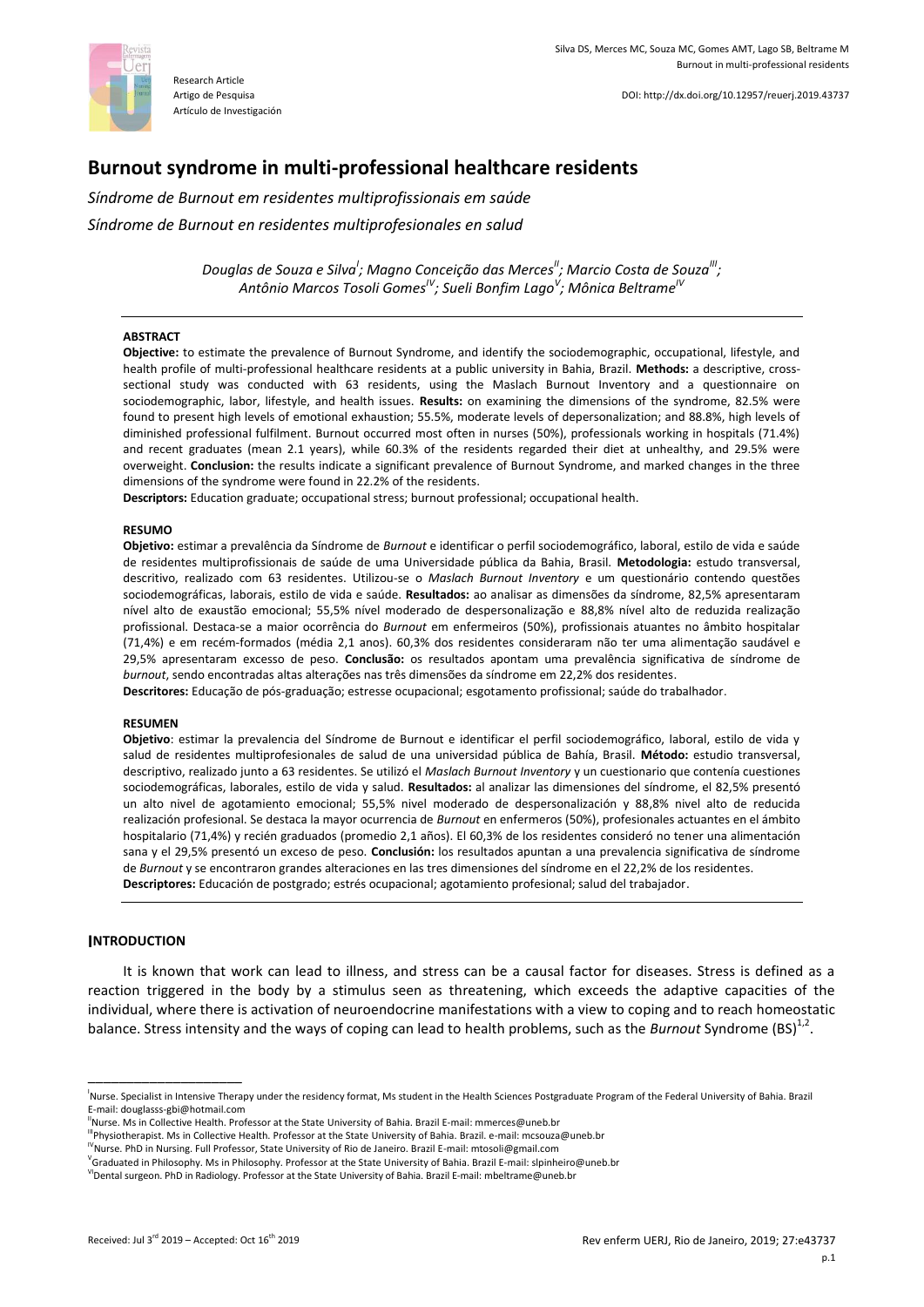

In undergraduate and postgraduate vocational training activities there are degrading situations that can be assessed as stressful. In view of the postgraduate scenario, we highlight the Multi-professional Health Residency Programs, framed as a specialization (*lato sensu*), which emerged in Brazil following the promulgation of Law No. 11,129 of 2005 and of interministerial ordinance No. 1,117 of 2005, established within the scope of the Health and Education Ministry, with the purpose of training and qualifying non-medical health professionals in the Unified Health System (*Sistema Único de Saúde*, SUS) and, as a strategy, teaching/learning and in-service training, through monitoring and supervision<sup>3</sup>.

Health residents are exposed to occupational hazards and consequently to a high degree of work stress. Many are the predictors for this issue, certainly due to the professional responsibilities, compliance with guidelines requested by the supervisions and coordination of the residency program, exhaustive working hours, and study routines necessary for the construction of knowledge in the area. These challenging situations cause feelings of tension, anxiety and fear, which can be assessed as stressful and directly interfere with the quality of life and the emergence of the *Burnout* Syndrome, which derives from occupational stress<sup>4</sup>.

Given the contextualization presented, there is scarce scientific production on the mental health of the multiprofessional residents, with greater emphasis on publications on *burnout* in medical residency professionals. Studies on *burnout* in medical residents point to a significant prevalence of the syndrome<sup>5,6</sup>. It is noteworthy that recently the World Health Organization included *burnout* as a work-related phenomenon in the international classification of diseases in its  $11<sup>th</sup>$  edition.

In this perspective, the following research question was raised: What is the occurrence of the *Burnout* Syndrome in multi-professional health residents? Thus, the objective was to estimate the prevalence of the *Burnout* Syndrome and to identify the sociodemographic, work, lifestyle and health profile of multi-professional health residents.

# **THEORETICAL REFERENCE**

In this way, the BS results from the chronification of occupational stress, through a prolonged process of attempts to deal with certain stress conditions, and is characterized by the presence of high levels of Emotional Exhaustion (EE), Depersonalization (DP) and Reduction of Professional Achievement (RPA). The syndrome is considered an extreme mental clinical picture of occupational stress, implying deleterious effects on the workers' health $7-9$ .

One of the main descriptions of the BS was made in the 1970s by Freudenberger in his article *Staff Burn-out*, of 1974, which alerts the scientific community about the problems that the health professionals are exposed to because of their work<sup>10</sup>. Burnout has a number of emotional, physical and social/behavioral consequences, such as: (i) professional dissatisfaction (frustration and feelings of incompetence), (ii) pain, insomnia, overweight, (iii) absenteeism, social isolation and eating problems<sup>11,12</sup>. It contributes to a negative impact on the mental and physical health of the  $workers^{13,14}$ .

Regarding the dimensions of *burnout*, EE presents feelings of physical, mental and emotional exhaustion, mostly due to overload; in DP, negative conducts and responses are observed to colleagues and patients, with cynicism and isolation. It does not mean that the individual has no personality, but that it has suffered or is still suffering changes, leading the professional to a cold and impersonal contact; in RPA, on the other hand, the professional does not feel competent and fulfilled in the role, presenting low self-esteem, demotivation and sometimes impulses to quit the job $^{15,16}.$ 

# **METHODOLOGY**

A descriptive cross-sectional study conducted with multi-professional health residents linked to a Public University, located in Bahia, northeastern Brazil. Data collection took place from July to November 2018.

A total of 74 (100%) first and second year residents were invited to participate in this study. Resident professionals who did not sign the Free and Informed Consent Form (FICF) were excluded after explanation of the research 02 (2.7%), as well as those who underwent psychiatric treatment, 04 (5.4%), and the women in the period of puerperal pregnancy cycle 01 (1.3%); there were 04 (5.4%) refusals. The final research population consisted of 63 multi-professional health residents, with a response rate of 94%.

A questionnaire was made up of questions related to sociodemographic, working, lifestyle and health conditions. The *Burnout* Syndrome was assessed by the *Maslach Burnout Inventory (MBI) - Human Services Survey*<sup>17</sup>, and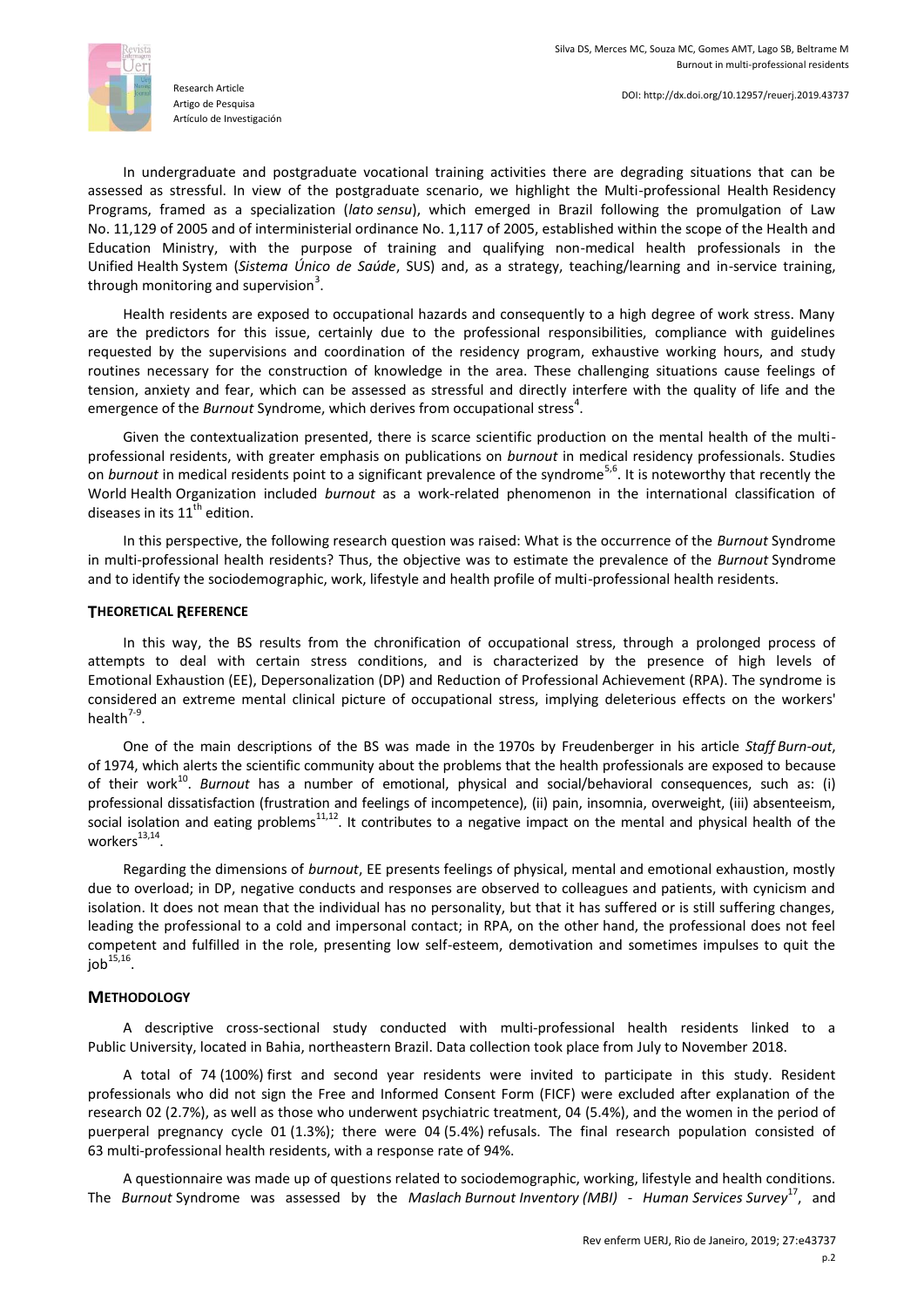

Research Article Artigo de Pesquisa Artículo de Investigación

dichotomized according to the criteria of Ramirez et al. (1996), as present or absent, when considering the existence of high scores in the dimensions of EE and DP, and low scores in RPA $^{18}$ .

Once the *MBI* scores are obtained, the cut-off points for each dimension are established, classified into high, moderate and low levels. For emotional exhaustion (EE): high (≥27 points), moderate (19 to 26 points) and low (≤18 points); reduced professional achievement (RPA): high (≤33 points), moderate (34 to 39 points) and low (≥40points); depersonalization (DP): high (≥10 points), moderate (6 to 9 points) and low (≤5 points).

The internal reliability of the *MBI* instrument categories was evaluated using the *Cronbach's alpha* coefficient. *Alpha* values above 0.70 indicate an acceptable internal consistency, supporting the reliability of the instrument: 0.82 for EE, 0.79 for DP and 0.81 for RPA.

The abdominal circumference was measured and assessed by the following cut-off points: normal (<88 cm for women and 102 cm for men) and high risk (≥88 cm for women and ≥102 cm for men). Overweight was assessed using the Body Mass Index (BMI) and classified according to the World Health Organization (WHO) as underweight (BMI <18.5 kg/m<sup>2</sup>), eutrophic (BMI < 25.0 kg/m<sup>2</sup>) and overweight (BMI >25.0 kg/m<sup>2</sup>)<sup>19</sup>.

Data analyses were performed with the aid of the *Statistic Package for Social Sciences* (SPSS)® software, version 22 for *Windows*® at the State University of Bahia (*Universidade do Estado da Bahia*, UNEB). The descriptive analysis was performed to characterize the population and the absolute and relative frequencies of the variables of interest were calculated.

The development of the study complied with the national standards of ethics in research involving human beings, in line with resolution No. 466/2012. The project was submitted to the Ethics Committee for Research with Human Beings of the UNEB, and was approved under opinion number 2,724,131.

## **RESULTS**

The study population corresponded to 63 (100%) multi-professional residents, of which 31 (49.2%) belonged to the first year of study and 32 (50.8%) to the second year, in the following areas: Family Health: 26 (41.3%), Intensive Care: 13 (20.6%), Clinical Nutrition: 9 (14.3%), and Oncology: 15 (23.8%). Regarding the professional categories, 25 (39.7%) were nurses, 7 (11.1%) nutritionists, 7 (11.1%) pharmacists, 7 (11.1%) psychologists; 6 (9.5%) physiotherapists; 6 (9.5%) phonoaudiologists; 4 (6.3%) dental surgeons and 1 (1.6%) social worker, according to Table 1.

The sociodemographic characteristics of the professionals showed a young population (79.3%) with a mean age of 26.7 years old (SD ± 2.9), predominantly female (92.1%), black (79.3%), single (85.7%) and Catholic (36.5%). Regarding the working characteristics, 71.4% reported satisfaction with the current occupation; however, 65.1% were dissatisfied with their economic situation. 93.7% considered the residence stressful. When asked about moral harassment, 69.8% felt harassed by preceptors or service professionals and 19% by patients. 71.4% of the residents reported having rest breaks in the internship/work field, as shown in Table 1.

Regarding lifestyle and health characteristics, 52.3% of the residents did not practice any physical activity routinely during the week; 98.4% were non-smokers and 77.8% consumed alcohol. 57.1% reported sleep patterns from 6 to 8 hours a day and 39.7% up to 5 hours a day. The presence of back pain at the end of a working day was reported by 76.2%. Headache and digestive problems were mentioned by 73% and 54% of the residents, respectively. 60.3% reported not having healthy eating habits; in this way, overweight represented by the BMI was present in 29.5%. Findings of waist circumference measurements revealed a prevalence of abdominal adiposity of 5.3%, highlighting the absence in male professionals, presented in Table 2.

By distributing the levels of each *MBI* dimension among the multi-professional residents in health, it was observed that 82.5% had a high level of Emotional Exhaustion (EE); 55.5% scored a moderate level of Depersonalization (DP); and, in the Reduction of Professional Achievement (RPA), 88.8% presented a high level. When analyzing the means of each dimension, there was a high EE, moderate DP and high RPA, according to Table 3.

When checking the BS, the prevalence presented was 14 (22.2%), indicating high levels in the three dimensions of the BS, alerting to the development of the syndrome. Of those with indications of BS (22.2%), 50% were nurses, 14.3% nutritionists and, with 7.1% each: physiotherapists, phonoaudiologists, pharmacists, psychologists and dental surgeon. The residents of the intensive care unit were the most affected (42.9%), followed by family health (28.6%), oncology (14.3%) and clinical nutrition (14.3%); in this way, the professionals working in the hospital sectors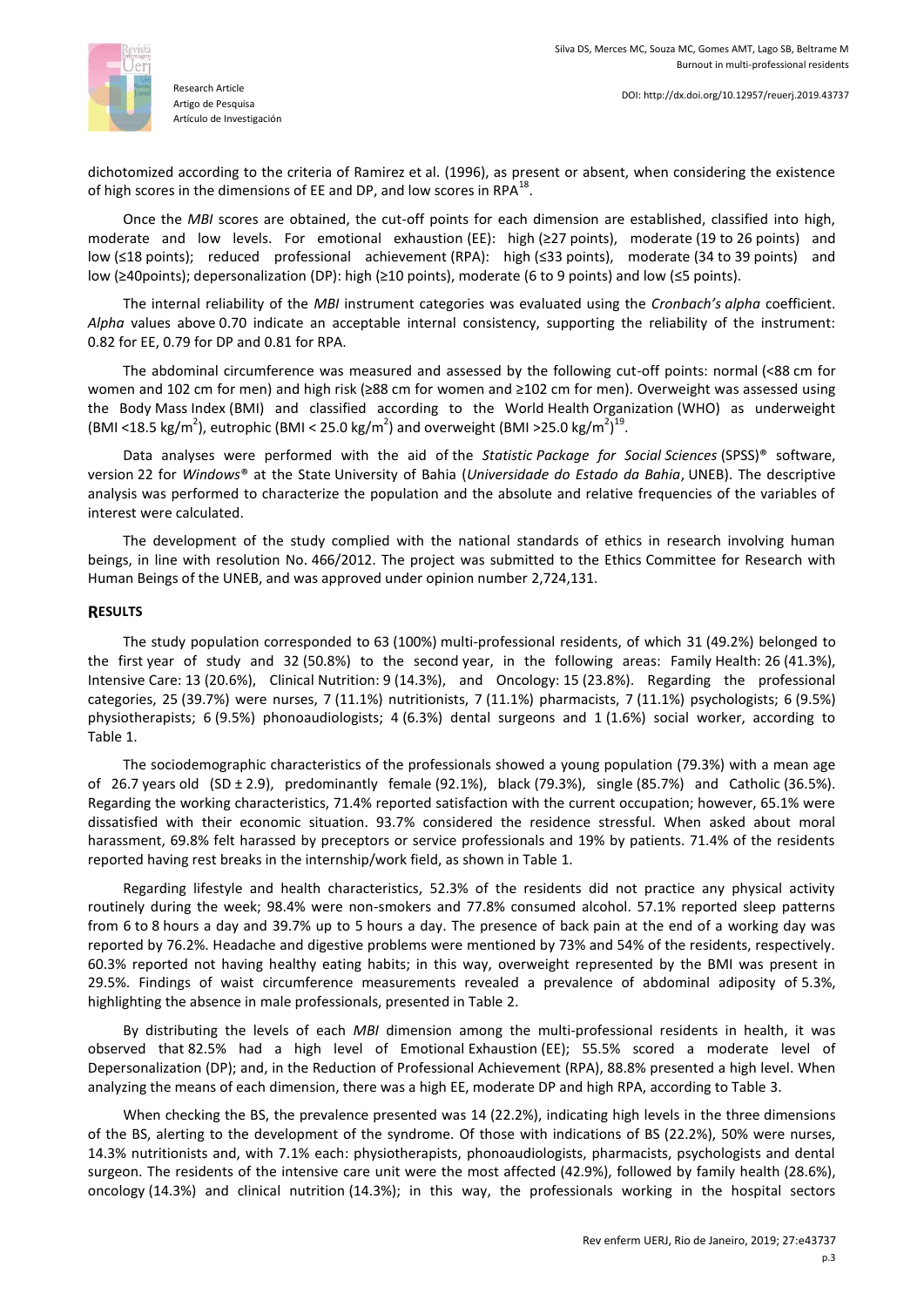

scored 71.4%. The mean time since graduation was 2.1 years, with a predominance of women (85.7%) and black people (92.8%), according to Table 3.

| <b>TABLE 1:</b> Sociodemographic, economic and labor characteristics of Multiprofessional |
|-------------------------------------------------------------------------------------------|
| Residents in Health. Salvador, Bahia, Brazil, 2018 (N=63)                                 |

| Age<br>50<br>79.3<br>Up to 30 years old<br>Over 30 years old<br>13<br>20.7<br>Gender<br>58<br>Female<br>92.1<br>5<br>7.9<br>Male<br>Race/Skin color<br><b>Black</b><br>50<br>79.3<br>Not black<br>13<br>20.7<br><b>Marital status</b><br>Single<br>54<br>85.7<br>Married<br>9<br>14.3<br>Religion<br>Catholic<br>23<br>36.5<br>12<br>Evangelical<br>19.0<br>Spiritualist<br>9<br>14.3<br>$\mathbf{1}$<br>1.6<br>African Religion<br>Others<br>18<br>28.6<br><b>Professional category</b><br>25<br>39.7<br><b>Nurse</b><br>Physiotherapist<br>6<br>9.5<br>6<br>9.5<br>Speech-Language Pathologist<br><b>Nutritionist</b><br>7<br>11.1<br>Pharmacist<br>7<br>11.1<br>Psychologist<br>7<br>11.1<br>Social Worker<br>1<br>1.6<br>4<br>6.4<br>Dental Surgeon<br><b>Working area</b><br><b>Family Health</b><br>26<br>41.3<br>13<br>20.6<br><b>Intensive Care</b><br>Oncology<br>15<br>23.8<br><b>Clinical Nutrition</b><br>9<br>14.3<br>Year of the residency<br><b>First Year</b><br>31<br>49.2<br>32<br>Second Year<br>50.8<br><b>Economic situation</b><br>Satisfied<br>22<br>34.9<br>65.1<br>Dissatisfied<br>41<br>Satisfaction with current occupation<br>45<br>71.4<br>Yes<br>No<br>18<br>28.6<br><b>Considers residency stressing</b><br>59<br>93.7<br>Yes<br>No<br>6.3<br>4<br>Harassment by preceptor or service professional<br>44<br>69.8<br>Yes<br>No<br>19<br>30.2<br><b>Harassment by patients</b><br>12<br>19.0<br>Yes<br>No<br>51<br>81.0<br><b>Rest break during work</b><br>Yes<br>45<br>71.4 | <b>Variables</b> | Ν  | %    |
|------------------------------------------------------------------------------------------------------------------------------------------------------------------------------------------------------------------------------------------------------------------------------------------------------------------------------------------------------------------------------------------------------------------------------------------------------------------------------------------------------------------------------------------------------------------------------------------------------------------------------------------------------------------------------------------------------------------------------------------------------------------------------------------------------------------------------------------------------------------------------------------------------------------------------------------------------------------------------------------------------------------------------------------------------------------------------------------------------------------------------------------------------------------------------------------------------------------------------------------------------------------------------------------------------------------------------------------------------------------------------------------------------------------------------------------------------------------------------------------------------------|------------------|----|------|
|                                                                                                                                                                                                                                                                                                                                                                                                                                                                                                                                                                                                                                                                                                                                                                                                                                                                                                                                                                                                                                                                                                                                                                                                                                                                                                                                                                                                                                                                                                            |                  |    |      |
|                                                                                                                                                                                                                                                                                                                                                                                                                                                                                                                                                                                                                                                                                                                                                                                                                                                                                                                                                                                                                                                                                                                                                                                                                                                                                                                                                                                                                                                                                                            |                  |    |      |
|                                                                                                                                                                                                                                                                                                                                                                                                                                                                                                                                                                                                                                                                                                                                                                                                                                                                                                                                                                                                                                                                                                                                                                                                                                                                                                                                                                                                                                                                                                            |                  |    |      |
|                                                                                                                                                                                                                                                                                                                                                                                                                                                                                                                                                                                                                                                                                                                                                                                                                                                                                                                                                                                                                                                                                                                                                                                                                                                                                                                                                                                                                                                                                                            |                  |    |      |
|                                                                                                                                                                                                                                                                                                                                                                                                                                                                                                                                                                                                                                                                                                                                                                                                                                                                                                                                                                                                                                                                                                                                                                                                                                                                                                                                                                                                                                                                                                            |                  |    |      |
|                                                                                                                                                                                                                                                                                                                                                                                                                                                                                                                                                                                                                                                                                                                                                                                                                                                                                                                                                                                                                                                                                                                                                                                                                                                                                                                                                                                                                                                                                                            |                  |    |      |
|                                                                                                                                                                                                                                                                                                                                                                                                                                                                                                                                                                                                                                                                                                                                                                                                                                                                                                                                                                                                                                                                                                                                                                                                                                                                                                                                                                                                                                                                                                            |                  |    |      |
|                                                                                                                                                                                                                                                                                                                                                                                                                                                                                                                                                                                                                                                                                                                                                                                                                                                                                                                                                                                                                                                                                                                                                                                                                                                                                                                                                                                                                                                                                                            |                  |    |      |
|                                                                                                                                                                                                                                                                                                                                                                                                                                                                                                                                                                                                                                                                                                                                                                                                                                                                                                                                                                                                                                                                                                                                                                                                                                                                                                                                                                                                                                                                                                            |                  |    |      |
|                                                                                                                                                                                                                                                                                                                                                                                                                                                                                                                                                                                                                                                                                                                                                                                                                                                                                                                                                                                                                                                                                                                                                                                                                                                                                                                                                                                                                                                                                                            |                  |    |      |
|                                                                                                                                                                                                                                                                                                                                                                                                                                                                                                                                                                                                                                                                                                                                                                                                                                                                                                                                                                                                                                                                                                                                                                                                                                                                                                                                                                                                                                                                                                            |                  |    |      |
|                                                                                                                                                                                                                                                                                                                                                                                                                                                                                                                                                                                                                                                                                                                                                                                                                                                                                                                                                                                                                                                                                                                                                                                                                                                                                                                                                                                                                                                                                                            |                  |    |      |
|                                                                                                                                                                                                                                                                                                                                                                                                                                                                                                                                                                                                                                                                                                                                                                                                                                                                                                                                                                                                                                                                                                                                                                                                                                                                                                                                                                                                                                                                                                            |                  |    |      |
|                                                                                                                                                                                                                                                                                                                                                                                                                                                                                                                                                                                                                                                                                                                                                                                                                                                                                                                                                                                                                                                                                                                                                                                                                                                                                                                                                                                                                                                                                                            |                  |    |      |
|                                                                                                                                                                                                                                                                                                                                                                                                                                                                                                                                                                                                                                                                                                                                                                                                                                                                                                                                                                                                                                                                                                                                                                                                                                                                                                                                                                                                                                                                                                            |                  |    |      |
|                                                                                                                                                                                                                                                                                                                                                                                                                                                                                                                                                                                                                                                                                                                                                                                                                                                                                                                                                                                                                                                                                                                                                                                                                                                                                                                                                                                                                                                                                                            |                  |    |      |
|                                                                                                                                                                                                                                                                                                                                                                                                                                                                                                                                                                                                                                                                                                                                                                                                                                                                                                                                                                                                                                                                                                                                                                                                                                                                                                                                                                                                                                                                                                            |                  |    |      |
|                                                                                                                                                                                                                                                                                                                                                                                                                                                                                                                                                                                                                                                                                                                                                                                                                                                                                                                                                                                                                                                                                                                                                                                                                                                                                                                                                                                                                                                                                                            |                  |    |      |
|                                                                                                                                                                                                                                                                                                                                                                                                                                                                                                                                                                                                                                                                                                                                                                                                                                                                                                                                                                                                                                                                                                                                                                                                                                                                                                                                                                                                                                                                                                            |                  |    |      |
|                                                                                                                                                                                                                                                                                                                                                                                                                                                                                                                                                                                                                                                                                                                                                                                                                                                                                                                                                                                                                                                                                                                                                                                                                                                                                                                                                                                                                                                                                                            |                  |    |      |
|                                                                                                                                                                                                                                                                                                                                                                                                                                                                                                                                                                                                                                                                                                                                                                                                                                                                                                                                                                                                                                                                                                                                                                                                                                                                                                                                                                                                                                                                                                            |                  |    |      |
|                                                                                                                                                                                                                                                                                                                                                                                                                                                                                                                                                                                                                                                                                                                                                                                                                                                                                                                                                                                                                                                                                                                                                                                                                                                                                                                                                                                                                                                                                                            |                  |    |      |
|                                                                                                                                                                                                                                                                                                                                                                                                                                                                                                                                                                                                                                                                                                                                                                                                                                                                                                                                                                                                                                                                                                                                                                                                                                                                                                                                                                                                                                                                                                            |                  |    |      |
|                                                                                                                                                                                                                                                                                                                                                                                                                                                                                                                                                                                                                                                                                                                                                                                                                                                                                                                                                                                                                                                                                                                                                                                                                                                                                                                                                                                                                                                                                                            |                  |    |      |
|                                                                                                                                                                                                                                                                                                                                                                                                                                                                                                                                                                                                                                                                                                                                                                                                                                                                                                                                                                                                                                                                                                                                                                                                                                                                                                                                                                                                                                                                                                            |                  |    |      |
|                                                                                                                                                                                                                                                                                                                                                                                                                                                                                                                                                                                                                                                                                                                                                                                                                                                                                                                                                                                                                                                                                                                                                                                                                                                                                                                                                                                                                                                                                                            |                  |    |      |
|                                                                                                                                                                                                                                                                                                                                                                                                                                                                                                                                                                                                                                                                                                                                                                                                                                                                                                                                                                                                                                                                                                                                                                                                                                                                                                                                                                                                                                                                                                            |                  |    |      |
|                                                                                                                                                                                                                                                                                                                                                                                                                                                                                                                                                                                                                                                                                                                                                                                                                                                                                                                                                                                                                                                                                                                                                                                                                                                                                                                                                                                                                                                                                                            |                  |    |      |
|                                                                                                                                                                                                                                                                                                                                                                                                                                                                                                                                                                                                                                                                                                                                                                                                                                                                                                                                                                                                                                                                                                                                                                                                                                                                                                                                                                                                                                                                                                            |                  |    |      |
|                                                                                                                                                                                                                                                                                                                                                                                                                                                                                                                                                                                                                                                                                                                                                                                                                                                                                                                                                                                                                                                                                                                                                                                                                                                                                                                                                                                                                                                                                                            |                  |    |      |
|                                                                                                                                                                                                                                                                                                                                                                                                                                                                                                                                                                                                                                                                                                                                                                                                                                                                                                                                                                                                                                                                                                                                                                                                                                                                                                                                                                                                                                                                                                            |                  |    |      |
|                                                                                                                                                                                                                                                                                                                                                                                                                                                                                                                                                                                                                                                                                                                                                                                                                                                                                                                                                                                                                                                                                                                                                                                                                                                                                                                                                                                                                                                                                                            |                  |    |      |
|                                                                                                                                                                                                                                                                                                                                                                                                                                                                                                                                                                                                                                                                                                                                                                                                                                                                                                                                                                                                                                                                                                                                                                                                                                                                                                                                                                                                                                                                                                            |                  |    |      |
|                                                                                                                                                                                                                                                                                                                                                                                                                                                                                                                                                                                                                                                                                                                                                                                                                                                                                                                                                                                                                                                                                                                                                                                                                                                                                                                                                                                                                                                                                                            |                  |    |      |
|                                                                                                                                                                                                                                                                                                                                                                                                                                                                                                                                                                                                                                                                                                                                                                                                                                                                                                                                                                                                                                                                                                                                                                                                                                                                                                                                                                                                                                                                                                            |                  |    |      |
|                                                                                                                                                                                                                                                                                                                                                                                                                                                                                                                                                                                                                                                                                                                                                                                                                                                                                                                                                                                                                                                                                                                                                                                                                                                                                                                                                                                                                                                                                                            |                  |    |      |
|                                                                                                                                                                                                                                                                                                                                                                                                                                                                                                                                                                                                                                                                                                                                                                                                                                                                                                                                                                                                                                                                                                                                                                                                                                                                                                                                                                                                                                                                                                            |                  |    |      |
|                                                                                                                                                                                                                                                                                                                                                                                                                                                                                                                                                                                                                                                                                                                                                                                                                                                                                                                                                                                                                                                                                                                                                                                                                                                                                                                                                                                                                                                                                                            |                  |    |      |
|                                                                                                                                                                                                                                                                                                                                                                                                                                                                                                                                                                                                                                                                                                                                                                                                                                                                                                                                                                                                                                                                                                                                                                                                                                                                                                                                                                                                                                                                                                            |                  |    |      |
|                                                                                                                                                                                                                                                                                                                                                                                                                                                                                                                                                                                                                                                                                                                                                                                                                                                                                                                                                                                                                                                                                                                                                                                                                                                                                                                                                                                                                                                                                                            |                  |    |      |
|                                                                                                                                                                                                                                                                                                                                                                                                                                                                                                                                                                                                                                                                                                                                                                                                                                                                                                                                                                                                                                                                                                                                                                                                                                                                                                                                                                                                                                                                                                            |                  |    |      |
|                                                                                                                                                                                                                                                                                                                                                                                                                                                                                                                                                                                                                                                                                                                                                                                                                                                                                                                                                                                                                                                                                                                                                                                                                                                                                                                                                                                                                                                                                                            |                  |    |      |
|                                                                                                                                                                                                                                                                                                                                                                                                                                                                                                                                                                                                                                                                                                                                                                                                                                                                                                                                                                                                                                                                                                                                                                                                                                                                                                                                                                                                                                                                                                            |                  |    |      |
|                                                                                                                                                                                                                                                                                                                                                                                                                                                                                                                                                                                                                                                                                                                                                                                                                                                                                                                                                                                                                                                                                                                                                                                                                                                                                                                                                                                                                                                                                                            |                  |    |      |
|                                                                                                                                                                                                                                                                                                                                                                                                                                                                                                                                                                                                                                                                                                                                                                                                                                                                                                                                                                                                                                                                                                                                                                                                                                                                                                                                                                                                                                                                                                            |                  |    |      |
|                                                                                                                                                                                                                                                                                                                                                                                                                                                                                                                                                                                                                                                                                                                                                                                                                                                                                                                                                                                                                                                                                                                                                                                                                                                                                                                                                                                                                                                                                                            |                  |    |      |
|                                                                                                                                                                                                                                                                                                                                                                                                                                                                                                                                                                                                                                                                                                                                                                                                                                                                                                                                                                                                                                                                                                                                                                                                                                                                                                                                                                                                                                                                                                            |                  |    |      |
|                                                                                                                                                                                                                                                                                                                                                                                                                                                                                                                                                                                                                                                                                                                                                                                                                                                                                                                                                                                                                                                                                                                                                                                                                                                                                                                                                                                                                                                                                                            |                  |    |      |
|                                                                                                                                                                                                                                                                                                                                                                                                                                                                                                                                                                                                                                                                                                                                                                                                                                                                                                                                                                                                                                                                                                                                                                                                                                                                                                                                                                                                                                                                                                            |                  |    |      |
|                                                                                                                                                                                                                                                                                                                                                                                                                                                                                                                                                                                                                                                                                                                                                                                                                                                                                                                                                                                                                                                                                                                                                                                                                                                                                                                                                                                                                                                                                                            |                  |    |      |
|                                                                                                                                                                                                                                                                                                                                                                                                                                                                                                                                                                                                                                                                                                                                                                                                                                                                                                                                                                                                                                                                                                                                                                                                                                                                                                                                                                                                                                                                                                            |                  |    |      |
|                                                                                                                                                                                                                                                                                                                                                                                                                                                                                                                                                                                                                                                                                                                                                                                                                                                                                                                                                                                                                                                                                                                                                                                                                                                                                                                                                                                                                                                                                                            |                  |    |      |
|                                                                                                                                                                                                                                                                                                                                                                                                                                                                                                                                                                                                                                                                                                                                                                                                                                                                                                                                                                                                                                                                                                                                                                                                                                                                                                                                                                                                                                                                                                            |                  |    |      |
|                                                                                                                                                                                                                                                                                                                                                                                                                                                                                                                                                                                                                                                                                                                                                                                                                                                                                                                                                                                                                                                                                                                                                                                                                                                                                                                                                                                                                                                                                                            | No               | 18 | 28.6 |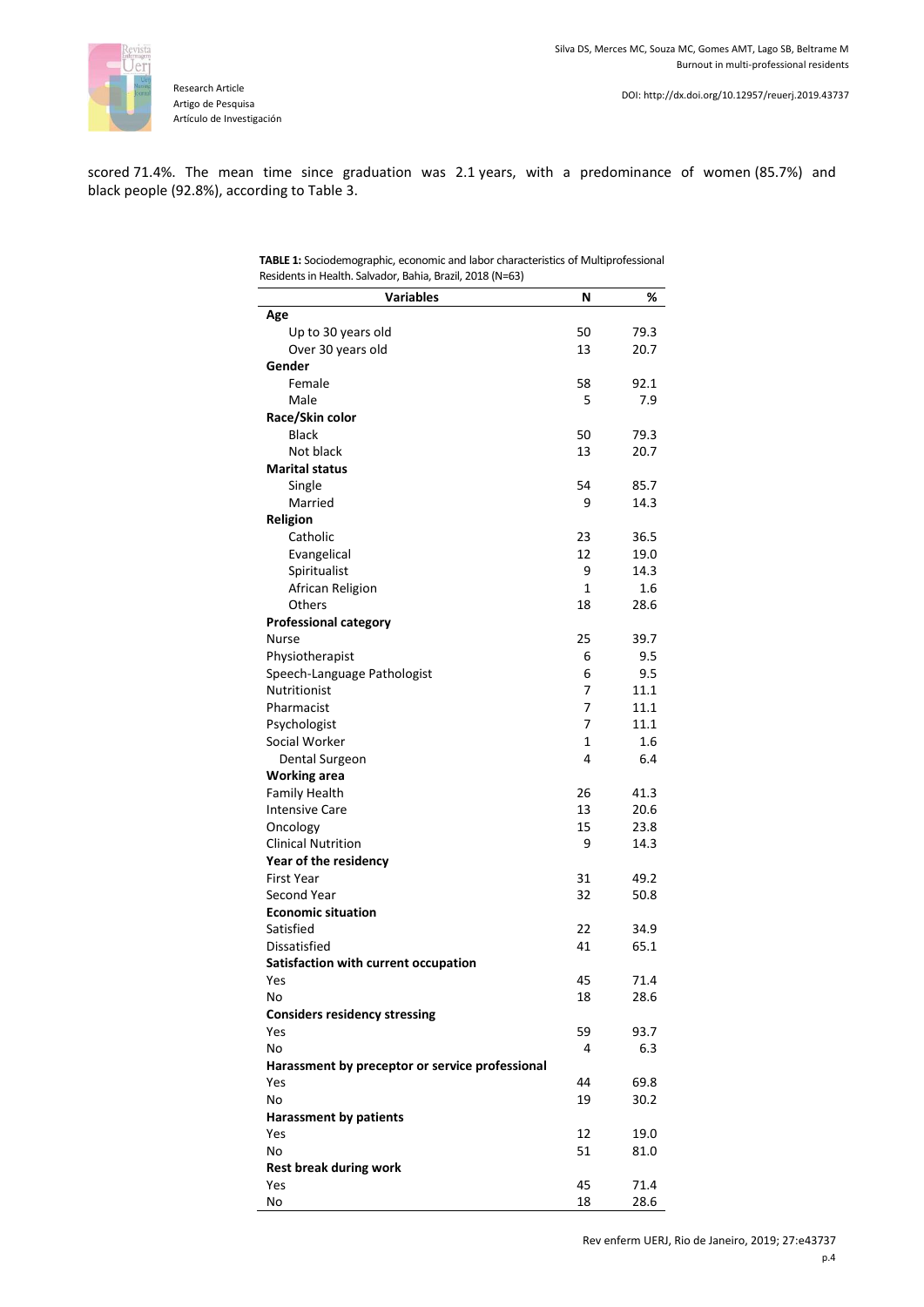

**TABLE 2:** Lifestyle and health characteristics of Multi-professional Residents in Health. Salvador, Bahia, Brazil, 2018. (N=63)

| <b>Variables</b><br>N<br>%<br>Does physical activity regularly<br>30<br>47.7<br>Yes<br>No<br>33<br>52.3<br><b>Smoker</b><br>Yes<br>1<br>1.6<br>62<br>No<br>98.4<br>Consumption of alcoholic beverage<br>Yes<br>49<br>77.8<br>No<br>14<br>22.2<br>Sleep pattern<br>39.7<br>Up to 5 hours a day<br>25<br>36<br>6 to 8 hours a day<br>57.1<br>More than 8 hours a day<br>2<br>3.2<br>Need for psychological accompaniment**<br>21<br>Yes<br>33.3<br>42<br>No<br>66.7<br>Back pain at the end of the workday**<br>Yes<br>48<br>76.2<br>No<br>15<br>23.8<br>Headaches**<br>Yes<br>46<br>73.0<br>No<br>17<br>27.0<br>Dizziness**<br>Yes<br>23<br>36.5<br>No<br>40<br>63.5<br>Tremors**<br>11 |
|----------------------------------------------------------------------------------------------------------------------------------------------------------------------------------------------------------------------------------------------------------------------------------------------------------------------------------------------------------------------------------------------------------------------------------------------------------------------------------------------------------------------------------------------------------------------------------------------------------------------------------------------------------------------------------------|
|                                                                                                                                                                                                                                                                                                                                                                                                                                                                                                                                                                                                                                                                                        |
|                                                                                                                                                                                                                                                                                                                                                                                                                                                                                                                                                                                                                                                                                        |
|                                                                                                                                                                                                                                                                                                                                                                                                                                                                                                                                                                                                                                                                                        |
|                                                                                                                                                                                                                                                                                                                                                                                                                                                                                                                                                                                                                                                                                        |
|                                                                                                                                                                                                                                                                                                                                                                                                                                                                                                                                                                                                                                                                                        |
|                                                                                                                                                                                                                                                                                                                                                                                                                                                                                                                                                                                                                                                                                        |
|                                                                                                                                                                                                                                                                                                                                                                                                                                                                                                                                                                                                                                                                                        |
|                                                                                                                                                                                                                                                                                                                                                                                                                                                                                                                                                                                                                                                                                        |
|                                                                                                                                                                                                                                                                                                                                                                                                                                                                                                                                                                                                                                                                                        |
|                                                                                                                                                                                                                                                                                                                                                                                                                                                                                                                                                                                                                                                                                        |
|                                                                                                                                                                                                                                                                                                                                                                                                                                                                                                                                                                                                                                                                                        |
|                                                                                                                                                                                                                                                                                                                                                                                                                                                                                                                                                                                                                                                                                        |
|                                                                                                                                                                                                                                                                                                                                                                                                                                                                                                                                                                                                                                                                                        |
|                                                                                                                                                                                                                                                                                                                                                                                                                                                                                                                                                                                                                                                                                        |
|                                                                                                                                                                                                                                                                                                                                                                                                                                                                                                                                                                                                                                                                                        |
|                                                                                                                                                                                                                                                                                                                                                                                                                                                                                                                                                                                                                                                                                        |
|                                                                                                                                                                                                                                                                                                                                                                                                                                                                                                                                                                                                                                                                                        |
|                                                                                                                                                                                                                                                                                                                                                                                                                                                                                                                                                                                                                                                                                        |
|                                                                                                                                                                                                                                                                                                                                                                                                                                                                                                                                                                                                                                                                                        |
|                                                                                                                                                                                                                                                                                                                                                                                                                                                                                                                                                                                                                                                                                        |
|                                                                                                                                                                                                                                                                                                                                                                                                                                                                                                                                                                                                                                                                                        |
|                                                                                                                                                                                                                                                                                                                                                                                                                                                                                                                                                                                                                                                                                        |
|                                                                                                                                                                                                                                                                                                                                                                                                                                                                                                                                                                                                                                                                                        |
|                                                                                                                                                                                                                                                                                                                                                                                                                                                                                                                                                                                                                                                                                        |
|                                                                                                                                                                                                                                                                                                                                                                                                                                                                                                                                                                                                                                                                                        |
|                                                                                                                                                                                                                                                                                                                                                                                                                                                                                                                                                                                                                                                                                        |
| Yes<br>17.5                                                                                                                                                                                                                                                                                                                                                                                                                                                                                                                                                                                                                                                                            |
| 52<br>No<br>82.5                                                                                                                                                                                                                                                                                                                                                                                                                                                                                                                                                                                                                                                                       |
| Shortness of breath**                                                                                                                                                                                                                                                                                                                                                                                                                                                                                                                                                                                                                                                                  |
| 20<br>Yes<br>31.7                                                                                                                                                                                                                                                                                                                                                                                                                                                                                                                                                                                                                                                                      |
| No<br>43<br>68.3                                                                                                                                                                                                                                                                                                                                                                                                                                                                                                                                                                                                                                                                       |
| Digestive problems**                                                                                                                                                                                                                                                                                                                                                                                                                                                                                                                                                                                                                                                                   |
| Yes<br>34<br>54.0                                                                                                                                                                                                                                                                                                                                                                                                                                                                                                                                                                                                                                                                      |
| No<br>29<br>46.0                                                                                                                                                                                                                                                                                                                                                                                                                                                                                                                                                                                                                                                                       |
| Considers to have a healthy diet**                                                                                                                                                                                                                                                                                                                                                                                                                                                                                                                                                                                                                                                     |
| 25<br>39.7<br>Yes                                                                                                                                                                                                                                                                                                                                                                                                                                                                                                                                                                                                                                                                      |
| No<br>38<br>60.3                                                                                                                                                                                                                                                                                                                                                                                                                                                                                                                                                                                                                                                                       |
| BMI (kg/m2)*                                                                                                                                                                                                                                                                                                                                                                                                                                                                                                                                                                                                                                                                           |
| 39<br>64.0<br>Eutrophic                                                                                                                                                                                                                                                                                                                                                                                                                                                                                                                                                                                                                                                                |
| Low Weight<br>Δ<br>6.5                                                                                                                                                                                                                                                                                                                                                                                                                                                                                                                                                                                                                                                                 |
| <b>Excess Weight</b><br>18<br>29.5                                                                                                                                                                                                                                                                                                                                                                                                                                                                                                                                                                                                                                                     |
| Waist circumference (cm)                                                                                                                                                                                                                                                                                                                                                                                                                                                                                                                                                                                                                                                               |
| Women                                                                                                                                                                                                                                                                                                                                                                                                                                                                                                                                                                                                                                                                                  |
| $\geq 88$<br>3<br>5.8                                                                                                                                                                                                                                                                                                                                                                                                                                                                                                                                                                                                                                                                  |
| < 88<br>49<br>94.2                                                                                                                                                                                                                                                                                                                                                                                                                                                                                                                                                                                                                                                                     |
| Men                                                                                                                                                                                                                                                                                                                                                                                                                                                                                                                                                                                                                                                                                    |
| $\geq 102$<br>0.0<br>0                                                                                                                                                                                                                                                                                                                                                                                                                                                                                                                                                                                                                                                                 |
| < 102<br>5<br>100                                                                                                                                                                                                                                                                                                                                                                                                                                                                                                                                                                                                                                                                      |
| <b>Abdominal adiposity</b>                                                                                                                                                                                                                                                                                                                                                                                                                                                                                                                                                                                                                                                             |
| 3<br>Present<br>5.3                                                                                                                                                                                                                                                                                                                                                                                                                                                                                                                                                                                                                                                                    |
| Absent<br>54<br>94.7                                                                                                                                                                                                                                                                                                                                                                                                                                                                                                                                                                                                                                                                   |

\*Variable with missing data \*\*Self-referred data.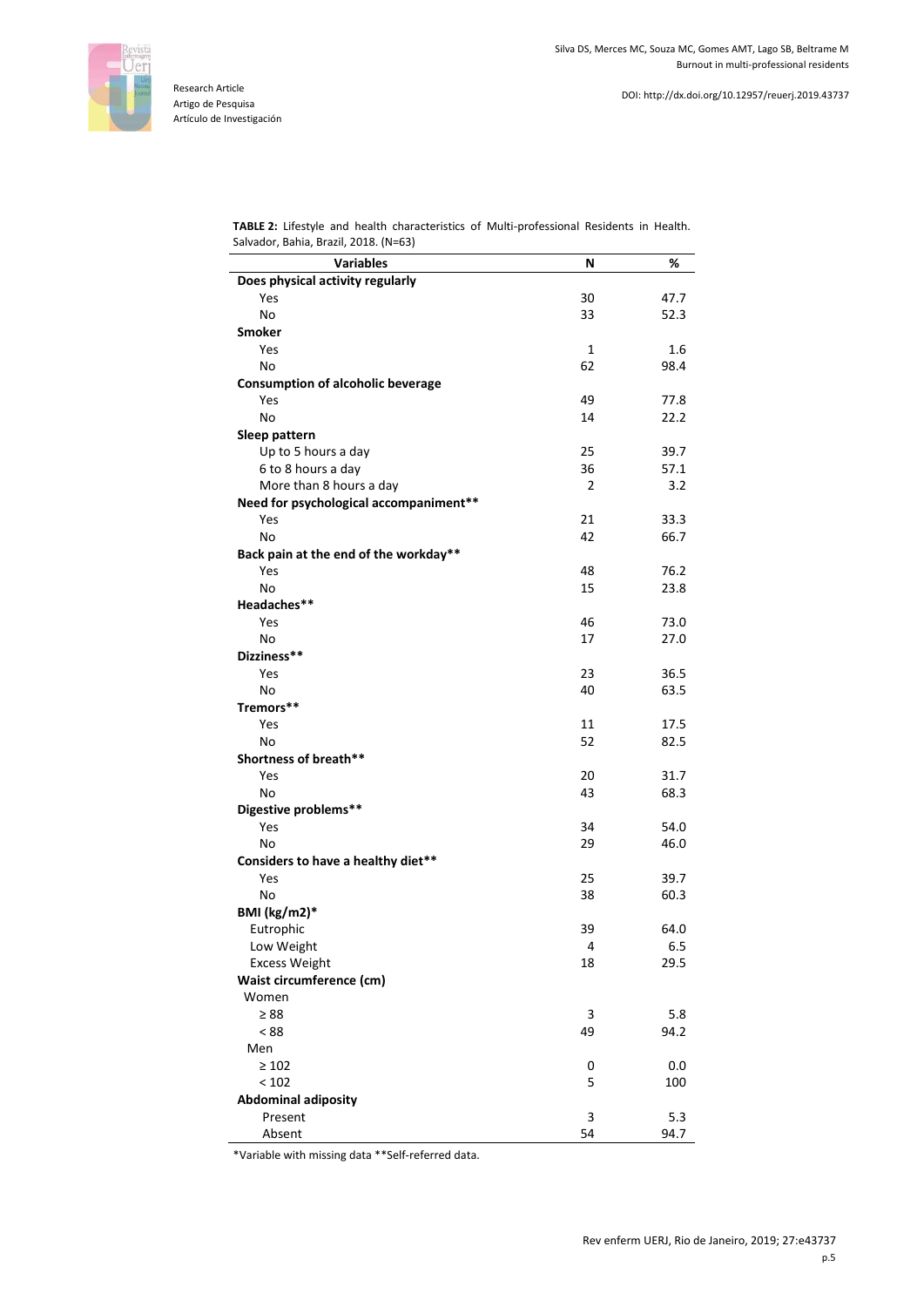

**TABLE 3:** Distribution of the *Maslach Burnout Inventory* results among Multi-professional Residents in Health. Salvador, Bahia, Brazil, 2018. (N=63)

| <b>Dimensions</b>                     | N Levels (%)             |          |           | Mean of       | <b>Standard</b>  | Amplitude  |
|---------------------------------------|--------------------------|----------|-----------|---------------|------------------|------------|
|                                       | Low                      | Moderate | High      | <b>Points</b> | <b>Deviation</b> |            |
| <b>Emotional Exhaustion</b>           | 01(1.6)                  | 10(15.9) | 52 (82.5) | 30.7          | 4.99             | 26 (16-42) |
| Depersonalization                     | 10 (16)                  | 35(55.5) | 18 (28.5) | 8.4           | 2.85             | $13(5-18)$ |
| Reduction of Professional Achievement | $\overline{\phantom{a}}$ | 07(11.2) | 56 (88.8) | 28.3          | 3.60             | 08 (22-30) |

# **DISCUSSION**

The mental and occupational health of the health professionals and especially of the multi-professional residents is a matter of great relevance in the present society. Of course, mental health is important not only for the health professionals but, when it comes to a professional field specifically concerned with care, being mentally and physically well is extremely important. Different factors contribute for an individual to "be well" with him/herself and others; however, it is argued here that work can be a central issue in life and directly influence personal and social issues<sup>20</sup>.

In fact, work is the way of social insertion and can only be understood as social work. In this scenario, it is plausible to reflect the complex scenario that is experienced in the world of work, highlighting the issues of its widespread precariousness, outsourcing, the overload of functions, complex inter-professional relationships and excessive hours in which many professionals are inserted. These are issues certainly inherited from the capitalist model of production<sup>21</sup>.

A balanced mental health of the health worker is fundamental for a dignified and safe care, and measures for the prevention of *burnout* must be thought, since this syndrome is exclusively related to the work generating personal and institutional consequences, as large cases of presenteeism, absenteeism and leave<sup>13,14</sup>.

The sociodemographic characteristics of all the professionals evidenced a young population, predominantly female, black and single. 71.4% reported satisfaction with the current occupation; however, 65.1% were dissatisfied with their economic situation and 93.7% consider the residence stressful. In a study that aimed to describe the sociodemographic, professional and academic profile of multi-professional residents of a university hospital, similar findings were obtained, pointing out the predominance of women, single, without children, aged between 25 and 29 years old, and working in the hospital area<sup>22</sup>.

Several authors emphasize that, during the period of the residency, there is a reduction in quality of life, relating it to the characteristics of in-service training, such as extensive weekly workload, care for critically ill patients and sleep deprivation. The residency is a period in which the professional is subjected to distress, which may impair learning and health, in addition to endangering patient safety<sup>23,24</sup>. The consequences of burnout are deleterious to health professionals, patients and health institutions, as they may be related to iatrogenesis and adverse conditions to patient safety<sup>25</sup>.

It is noteworthy that multi-professional residency is a modality of *lato sensu* postgraduate education with a workload of 60 hours per week and is based on in-service teaching, with duration of two years. Factors such as the extensive workload, the combination of being a postgraduate student and a worker and the lack of previous professional experience in the area of the residency, are predisposing factors to illness<sup>26</sup>.

The prevalence of the BS presented in this study was 22.2%, not differing from other national studies. Tavares and collaborators found a prevalence of 20.8%, with predominance in young, female, single, recent graduates and inserted in high complexity sectors $^{27}$ .

A study with multi-professional residents found a prevalence of 27%, more prevalent among young people and nurses. High EE corresponded to 37.8% and RPA 48.6%, partially approaching the results found in this study<sup>26</sup>. The discrepancy presented in EE and RPA can be explained by the methodological criteria used in the cited reference research<sup>28</sup>.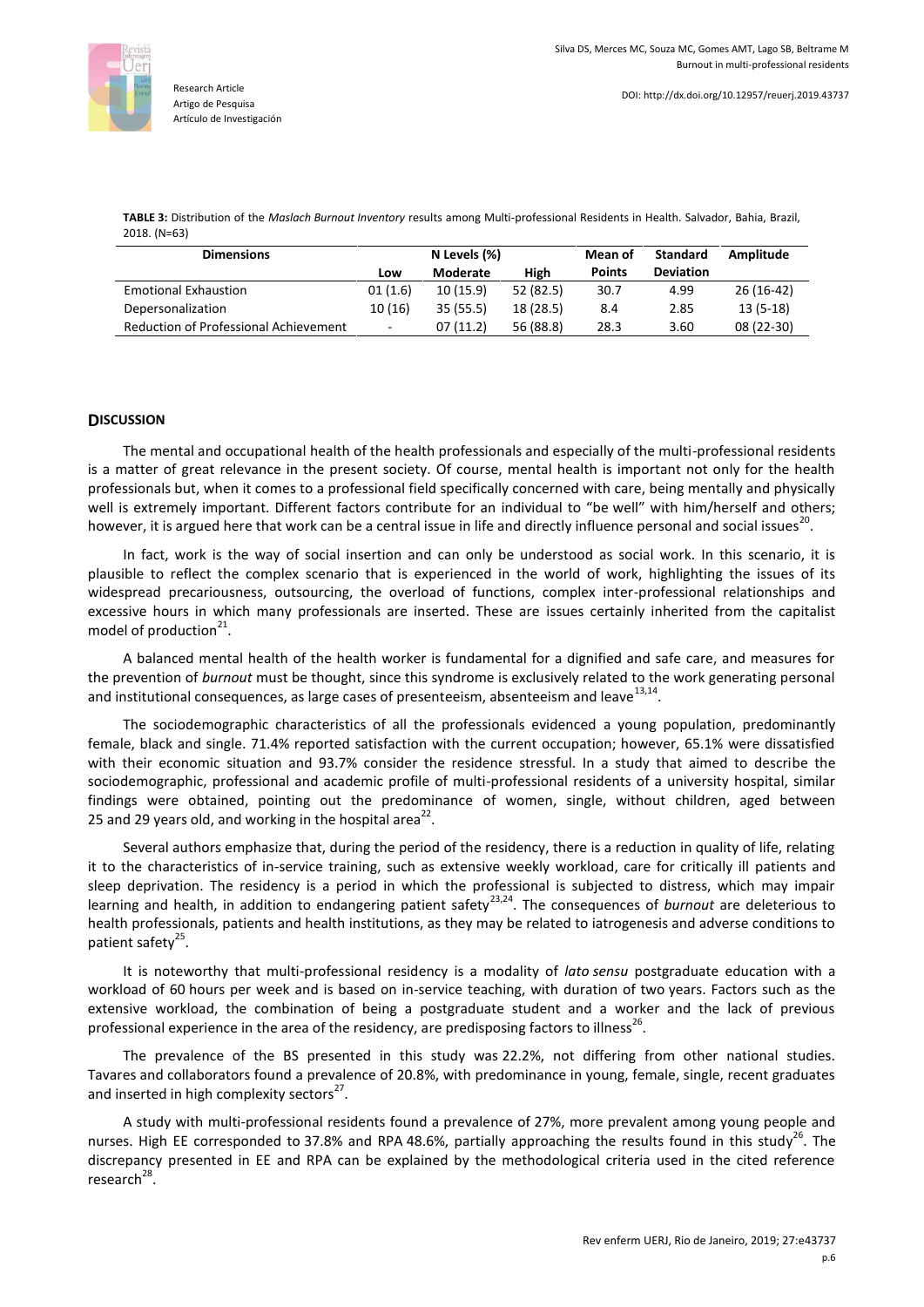

This study indicates that residents with indications of BS are young professionals, recent graduates, predominantly female and working in hospital settings, in the medium and high complexity sectors. Several studies corroborate these findings and emphasize that the residents accumulate varied academic activities, such as seminars, exams, time-consuming conclusion works, and that the hours devoted to the practical activities are greater than those devoted to the academic ones. It is clear that this accumulation of activities can be evaluated as triggering factors of work stress and that, if the professional does not pay attention to seeking measures to cope with these factors, it can certainly lead to *burnout*<sup>4,24</sup>.

An alarmingly data which was pointed out refers to the percentage of residents who reported moral harassment by the preceptors or professionals of the service where they perform their work practices. Moral harassment is characterized by the workers' exposure to repetitive embarrassing and humiliating situations through authoritarian hierarchical relationships. Thus, this type of attitude can affect the health-disease process, leading to physical and psychological consequences, conflict formation, lack of confidence, absenteeism, isolation and withdrawal from the employment relationship<sup>29</sup>.

The stressors inherent in each profession linked to those arising from the vocational training provided by multiprofessional residency expose the residents to the possibility of acquiring BS. Among the multiple factors that trigger the syndrome, we highlight dissatisfaction with the replacement of employees in the sector, deviation from the function, low pay, physical, mental/emotional exhaustion, reduced leisure time and, especially, the conflicting relation of lack of professional identity. These damages can interfere with family, institutional and social relations. The need to promote educational and stress orientation activities and the promotion of coping strategies is suggested<sup>30-32</sup>.

Regarding the characteristics of lifestyle and human biology, it was found that 52.3% of the residents reported not exercising regularly during their weekly routine, and did not have a healthy diet, indicated by 60.3%. In this context, 29.5% were overweight and had a BMI greater than 25 kg/m<sup>2</sup>. Despite the low prevalence of abdominal adiposity found in the study (5.3%), there are studies in the literature that point to biological plausibility and an association between stress and consequently *burnout* with increased abdominal adiposity and weight gain<sup>33</sup>. There is possibly a relation between stress and consequently BS with weight gain and abdominal adiposity, leading to the ingestion of caloric food and stimulation of the Hypothalamic-Pituitary-Adrenal (HPA) axis and, as a consequence, the production of cortisol that is related to visceral obesity to increase the amount of energy available for stress coping situations<sup>33-35</sup> .

It is emphasized that in the process of vocational training in which the resident is inserted there is the possibility of developing multi-professional activities and consequently greater learning opportunity, being a period of excellent exchange of knowledge and professional growth, empowering the professional in the area of training, being qualified for future professional experiences with mastery and practical and scientific knowledge.

The main limitation of the study is based on the cross-sectional study design that makes it impossible to establish causal relations and the presence of self-reported data. Studies analyzing the mental and occupational health of health residents are extremely important, considering the factors related to work stress and consequently to physical and mental illness.

### **CONCLUSION**

The results indicate a significant prevalence of *burnout* syndrome, with higher occurrence in nurses and professionals working in the hospital sectors. The professionals affected were recent graduates, predominantly female and black. There is a significant presence of moral harassment.

It is expected that the findings of this study may contribute to the introduction of alternative measures to reduce and cope with stress and consequently *burnout* in the professionals analyzed. The creation of mental health policies should be designed to improve the occupational health of the residents. Further studies with more robust methodologies on the subject are pertinent.

### **REFERENCES**

1. Guido LA, Silva LM, Kleinübing RE, Umann J. Stress and coping among surgical unit nurses of a teaching hospital. Rev. RENE. [Internet] 2012 [cited 2019 Feb 10]; 13(2): 428-6. Available from:<http://www.periodicos.ufc.br/rene/article/view/3949>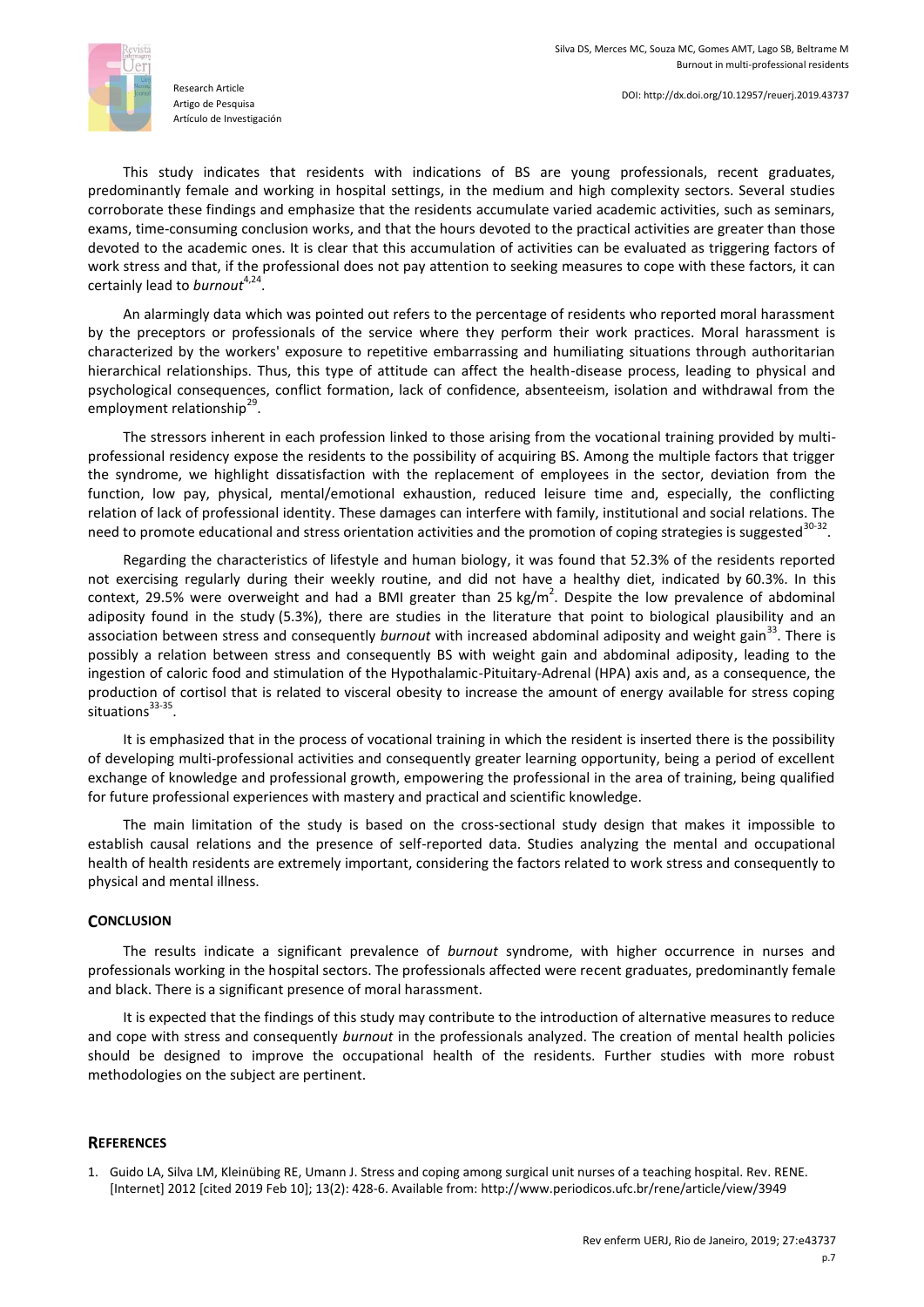

Research Article Artigo de Pesquisa Artículo de Investigación

- 2. Merces MC, Lopes RA, Silva DS, Oliveira DS, Lua I, Mattos AIS et al. Prevalence of burnout syndrome in nursing professional of basic health care. Rev. Fund. Care Online. [Internet] 2017 [cited 2019 Feb 07]; 9(1): 208-14. Available from: <http://dx.doi.org/10.9789/2175-5361.2017.v9i1.208-214>
- 3. Rosa SD, Lopes RE. Multiprofessional residency in healthcare and postgraduate education in Brazil: historical remarks. Trab. Educ. Saúde. [Internet] 2009 [cited 2019 May 02]; 7(3): 479-98. DOI[: http://dx.doi.org/10.1590/S1981-77462009000300006](http://dx.doi.org/10.1590/S1981-77462009000300006)
- 4. Guido LA, Silva RM, Goulart CT, Bolzan ME, Lopes LF. Burnout syndrome in multiprofessional residents of a public university. Rev. Esc. Enferm. USP. [Internet] 2012 [cited 2019 May 02]; 46(6): 1477-83. DOI[: http://dx.doi.org/10.1590/S0080-](http://dx.doi.org/10.1590/S0080-62342012000600027) [62342012000600027](http://dx.doi.org/10.1590/S0080-62342012000600027)
- 5. IsHak WW, Lederer S, Mandili C, Nikravesh R, Seligman L, Vasa M, et al. Burnout during residency training: a literature review. J. Grad. Med. Educ. [Internet] 2009 [cited 2019 May 20]; 1(2): 236-242. DOI[: https://dx.doi.org/10.4300%2FJGME-D-09-00054.1](https://dx.doi.org/10.4300%2FJGME-D-09-00054.1)
- 6. Low ZX, Yeo KA, Sharma VK, Leung GK, McIntyre RS, Guerrero A, et al. Prevalence of Burnout in Medical and Surgical Residents: A Meta-Analysis. Int. J. Environ. Res. Public Health. [Internet] 2019 [cited 2019 Jun 01); 16(9): 1479. DOI: <https://doi.org/10.3390/ijerph16091479>
- 7. Abreu KL, Stoll I, Ramos LS, Baumgardt RA, Kristensen CH. Occupational stress and Burnout Syndrome in the professional practice of psychology. Psicol. cienc. prof. [Internet] 2002 [cited 2019 Feb 03]; 22(2): 22-9. Available from: [http://pepsic.bvsalud.org/scielo.php?script=sci\\_abstract&pid=S1414-98932002000200004&lng=en&nrm=iso](http://pepsic.bvsalud.org/scielo.php?script=sci_abstract&pid=S1414-98932002000200004&lng=en&nrm=iso)
- 8. Grau-Martín A, Suñer-Soler R. Burnout syndrome and medical residents: reflections on the magnitude of the phenomena. Rev. Clin. Esp. [Internet] 2011 [cited 2019 Feb 05]; 211(2): 112-3. DOI:<https://doi.org/10.1016/j.rce.2010.06.010>
- 9. Paiva KCM, Gomes MAN, Helal DH. Occupational stress and burnout syndrome: proposition of an integrative model and research perspectives with higher education teachers. Gestão & Planejament. [Internet] 2015 [cited 2019 Feb 10]; 16(3): 285- 09. Available from:<https://revistas.unifacs.br/index.php/rgb/article/view/3570>
- 10. Freudenberger HJ. Staff Burn-Out. J. Soc. Issues. [Internet] 1974 [cited 2019 May10]; 90(1): 159-65. DOI: <https://doi.org/10.1111/j.1540-4560.1974.tb00706.x>
- 11. Maslach C, Jackson SE. The measurement of experienced burnout. J. Organ. Behav. [Internet] 1981 [cited 2019 May 12]; 2: 99- 113. DOI[: https://doi.org/10.1002/job.4030020205](https://doi.org/10.1002/job.4030020205)
- 12. Maslach C. What have we learned about burnout and health? Psychol. Health. [Internet] 2001 [cited 2019 May 15]; 16: 607- 611. DOI[: https://doi.org/10.1080/08870440108405530](https://doi.org/10.1080/08870440108405530)
- 13. Ledikwe JH, Kleinman NJ, Mpho M, Mothibedi H, Mawandia S, Semo BW, et al. Associations between healthcare worker participation in workplace wellness activities and job satisfaction, occupational stress and burnout: A cross-sectional study in Botswana. BMJ Open. [Internet] 2018 [cited 2019 Jun 10]; 8(3): e018492. DOI[: http://dx.doi.org/10.1136/bmjopen-2017-](http://dx.doi.org/10.1136/bmjopen-2017-018492) [018492](http://dx.doi.org/10.1136/bmjopen-2017-018492)
- 14. Dyrbye LN, Thomas MR, Massie FS, Power DV, Eacker A, Harper W, et al. Burnout and suicidal ideation among U.S. medical students. Ann. Intern. Med. [Internet] 2008 [cited 2019 Jun 10]; 149(5): 334-341. DOI[: https://doi.org/10.1002/job.4030020205](https://doi.org/10.1002/job.4030020205)
- 15. Maslach C, Jackson S. The measurement of experienced Burnout. J. Occup. Behavior. [Internet] 1981 [cited 2019 Feb 20]; 2(2): 99-113. DOI:<https://doi.org/10.1002/job.4030020205>
- 16. Carlotto MS, Palazzo LDS. Factors associated with burnout's syndrome: an epidemiological study of teachers. Cad. Saude Publica. [Internet] 2006 [cited 2019 Feb 20]; 22(5): 1017-26. DOI[: http://dx.doi.org/10.1590/S0102-311X2006000500014](http://dx.doi.org/10.1590/S0102-311X2006000500014)
- 17. Maslach C, Jackson SE. Maslach Burnout Inventory. 2ª ed. Palo Alto, (CA): Consulting Psychologist Press, 1986.
- 18. Ramirez AJ, Graham J, Richards MA, Cull A, Gregory WM. Mental health of hospital consultants: the effects of stress and satisfaction at work. Lancet. [Internet] 1996 [cited 2019 Feb 10]; 347(9003): 724-8. DOI[: https://doi.org/10.1016/s0140-](https://doi.org/10.1016/s0140-6736(96)90077-x) [6736\(96\)90077-x](https://doi.org/10.1016/s0140-6736(96)90077-x)
- 19. World Health Organization (WHO). Obesity: preventing and managing the global epidemic. Geneva: World Health Organization; [Internet] 2000 [cited 2019 Feb 10]. Available from: [https://www.who.int/nutrition/publications/obesity/WHO\\_TRS\\_894/en/](https://www.who.int/nutrition/publications/obesity/WHO_TRS_894/en/)
- 20. Ferreira LC (Org). A sociologia no horizonte do século XXI*.* Boitempo: São Paulo; 1997.
- 21. Antunes R (Org.). A dialética do trabalho: Escritos de Marx e Engels. Expressão Popular: São Paulo; 2004.
- 22. Goulart CT, Silva RM, Bolzan MEO, Guido LA. Sociodemographic and academic profile of multiprofessional residents of a public university. Rev. Rene. [Internet] 2012 1996 [cited 2019 Feb 10]; 13(1): 178-86. Available from: <http://www.periodicos.ufc.br/index.php/rene/article/view/3792>
- 23. Franco GP, Barros AL, Norgueira-Martins LA, Zeitoun SS. Burnout in nursing residents. Rev. Esc. Enferm. USP. [Internet] 2011 [cited 2019 Feb 20]; 45(1): 12-8. DOI[: http://dx.doi.org/10.1590/S0080-62342011000100002](http://dx.doi.org/10.1590/S0080-62342011000100002)
- 24. Lima PC, Gouveia MTO. Quality of life of health care residents: review. Electronic J. Collection Health*.* [Internet] 2018 [cited 2019 Feb 20]; 14: s1621-s27. DOI[: https://doi.org/10.25248/REAS338\\_2018](https://doi.org/10.25248/REAS338_2018)
- 25. Ishak WW, Lederer S, Mandili C, Nikravesh R, Seligman L., Vasa M, et al. Burnout During Residency Training: A Literature Review. J. Grad. Med. Educ. [Internet] 2009 [cited 2019 Apr 10]; 1(2): 236-42. DOI[: https://dx.doi.org/10.4300%2FJGME-D-09-](https://dx.doi.org/10.4300%2FJGME-D-09-00054.1) [00054.1](https://dx.doi.org/10.4300%2FJGME-D-09-00054.1)
- 26. Cavalcanti IL, de Lima FLT, Souza TA, da Silva MJS. Burnout and depression in residents of a Multiprofessional Program in Oncology: a longitudinal prospective study. Rev. bras. educ. med. [Internet] 2018 [cited 2019 Apr 10]; 42(1): 190-8. DOI: <http://dx.doi.org/10.1590/1981-52712018v42n1rb20170078>
- 27. Tavares KFA, Souza NVDO, Silva LD, Kestenberg CCF. Prevalence of burnout syndrome among resident nurses. Acta paul. enferm. [Internet] 2014 [cited 2010 Apr 20]; 27(3): 260-65. Available from[: http://www.scielo.br/scielo.php?pid=S0103-](http://www.scielo.br/scielo.php?pid=S0103-21002014000300260&script=sci_arttext&tlng=en) [21002014000300260&script=sci\\_arttext&tlng=en](http://www.scielo.br/scielo.php?pid=S0103-21002014000300260&script=sci_arttext&tlng=en)